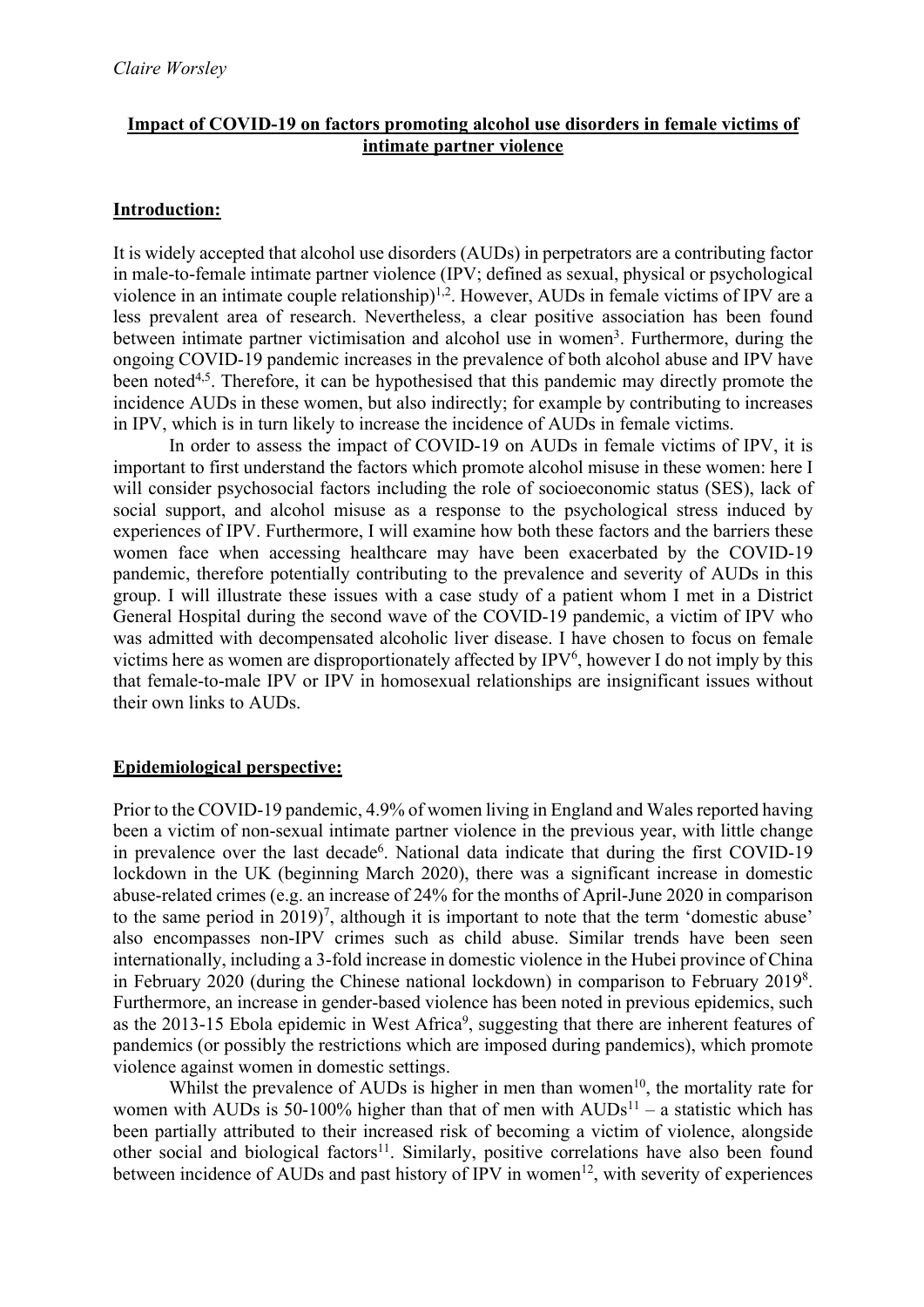of IPV being positively correlated with alcohol use<sup>13</sup>. Furthermore, during the COVID-19 pandemic a general increase in alcohol consumption has been widely noted both in the media<sup>14</sup> and research literature<sup>15,4</sup>, with a general trend towards both greater frequency and quantity of alcohol consumption; especially amongst previous heavy drinkers (defined as >7 units per day)  $15$  and a positive correlation between poorer mental health and increased alcohol consumption<sup>4</sup>. There is currently a lack of research specifically regarding the effect of COVID-19 on AUDs in women who experience IPV. However, the independent increases in both IPV and alcohol use in the UK population during COVID-19, alongside the increased risk of AUDs in female victims of IPV, indicate that these women are likely to be at greater risk of AUDs during the pandemic.

# **Case study – Maria\***

When AUDs are considered in relation to IPV, they are most commonly discussed in perpetrators, often as a factor which exacerbates violent behaviour<sup>2</sup>. However, I was lead to instead consider the issue of AUDs in IPV victims by Maria, a patient whom I met on a medical ward of a District General Hospital.

Maria\* is a 38 year old female who has been a victim of IPV by multiple different partners for most of her adult life, and has consumed approximately 500ml to 1 litre of vodka per day for around the last 10 years. She has lived with her current partner, who also drinks harmful quantities of alcohol and is regularly physically abusive towards her, for the last 4 years. Maria has a poor social situation; she is unemployed and lives in council housing, relying on benefits for financial support, and has almost no social support network – having not had contact with her family in many years. Additionally, she has not seen her limited social circle in several months due to COVID-19 restrictions.

Several months after the introduction of the first national lockdown, Maria was admitted to her local District General Hospital following repeated episodes of haematemesis, and appears unwell with severe ascites and significant peripheral oedema. She has had a stay of several weeks on the Gastroenterology ward, with treatment including endoscopic band ligation and ascitic drains. In the past, Maria has had several short-lived episodes of abstinence, however she states that she has not attempted to stop drinking in the past year, and had in fact increased her alcohol intake in recent months. As such, while Maria has been diagnosed with decompensated liver cirrhosis, she is not currently a candidate for liver transplant.

Maria has a history of extensive depressive symptoms, but has never received treatment and has little or no contact with primary care or psychiatric services. She expresses a lack of interest in counselling or support groups, and states that her alcohol use is "my way of coping with life".

While Maria openly recognises that her partner's behaviour is abusive, she expresses little desire to end the relationship and is in fact keen to be discharged home. She perceives this type of relationship as "normal" for her, having had several abusive partners during her adult life. Furthermore, she cites her relative lack of social support and financial instability as barriers to leaving the relationship.

<sup>\*</sup> Names and other personal details have been changed to maintain confidentiality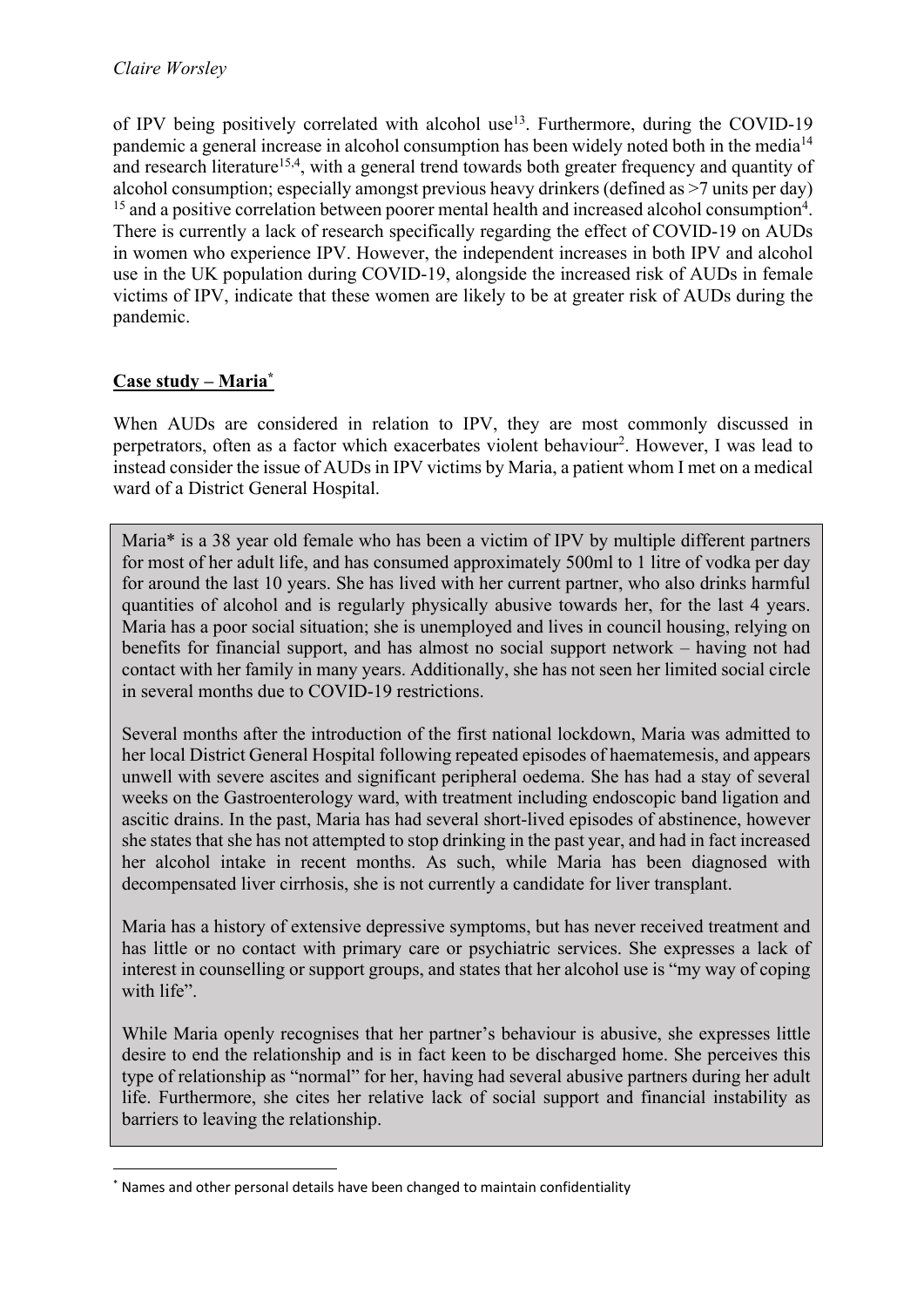Meeting Maria led me to consider the role of IPV in promoting AUDs, and the factors which may contribute to this. In particular, Maria implied that her excessive alcohol use was part of a maladaptive coping mechanism to years of primarily IPV-related trauma, potentially further exacerbated by a lack of contact with healthcare services. Additionally, Maria's social situation appeared to have contributed to her difficulty in leaving an abusive relationship, and her social isolation at least had been exacerbated by COVID-19. Whilst Maria's alcohol use has been an ongoing issue for the last decade and therefore cannot be attributed to COVID-19, it is interesting that on a background of an AUD her intake had increased over the months since the pandemic began. Therefore, Maria's case raises several psychosocial factors which may lead to increased alcohol use in IPV victims, many of which are likely to have been exacerbated by the COVID-19 pandemic.

### **Psychological factors promoting alcohol use in IPV victims:**

Experiences of IPV can be considered as a form of chronic trauma<sup>16</sup>, and have been shown to be associated with the development of complex post-traumatic stress disorder (CPTSD)  $17$ features of which include increases in impulsivity<sup>16</sup>. Furthermore, alcohol use has often been hypothesized to represent a maladaptive coping mechanism to stress and trauma<sup>18</sup>, a link which has been demonstrated in samples of IPV victims<sup>16</sup>. A positive correlation was also found between alcohol consumption and severity of CPTSD symptoms, with evidence that this link was mediated by 'drinking to cope'<sup>16</sup>. Motivational models have been developed which propose that some individuals use alcohol to regulate positive and negative emotions, and therefore 'coping motives' (defined as beliefs regarding the use of alcohol to regulate emotions) can promote alcohol use<sup>19</sup>. In samples of women with a history of violence-related trauma, coping motives play an important role in mediating alcohol use<sup>20</sup>, which can therefore be considered to be a form of 'self-medication'<sup>16</sup> in trauma-related psychiatric disorders such as CPTSD.

However, many studies measure only alcohol consumption (i.e. frequency of drinking; number of drinks on a 'peak' drinking day), rather than the actual presence of an AUD. There is also a lack of longitudinal studies assessing alcohol use as a response to trauma over time in IPV victims<sup>3</sup>, although data which show a positive correlation between severity of IPV and alcohol consumption<sup>16</sup> could reasonably be extrapolated to suggest that increased duration of IPV may also be associated with increased alcohol consumption as a maladaptive coping mechanism to trauma. Furthermore, while the link between IPV victimization and alcohol use can be explained as a coping mechanism for CPTSD, there are also alternative explanations (e.g. there are likely to be confounding social factors), and as data sets are primarily crosssectional the temporal direction of any causative associations is difficult to determine.

If AUDs among female victims of IPV can be considered to be a maladaptive coping strategy to trauma, then it is likely that alcohol use among this group will have increased during the COVID-19 pandemic due to increased exposure to stress and trauma. Given the previously discussed increase in IPV, it could be assumed that severity and/or frequency of trauma has increased, at least for some women. Therefore, as there is a positive correlation between severity of trauma-related CPTSD in IPV victims and their alcohol use<sup>16</sup> it is likely that some of these women have increased their drinking. However, there are currently no empirical studies on this specific topic and this therefore remains a hypothetical link. It is also important to note that experiences of the COVID-19 pandemic itself (e.g. increased social isolation, fear of unemployment, health-related fears) may act as stressors, therefore promoting 'drinking to cope' in these individuals.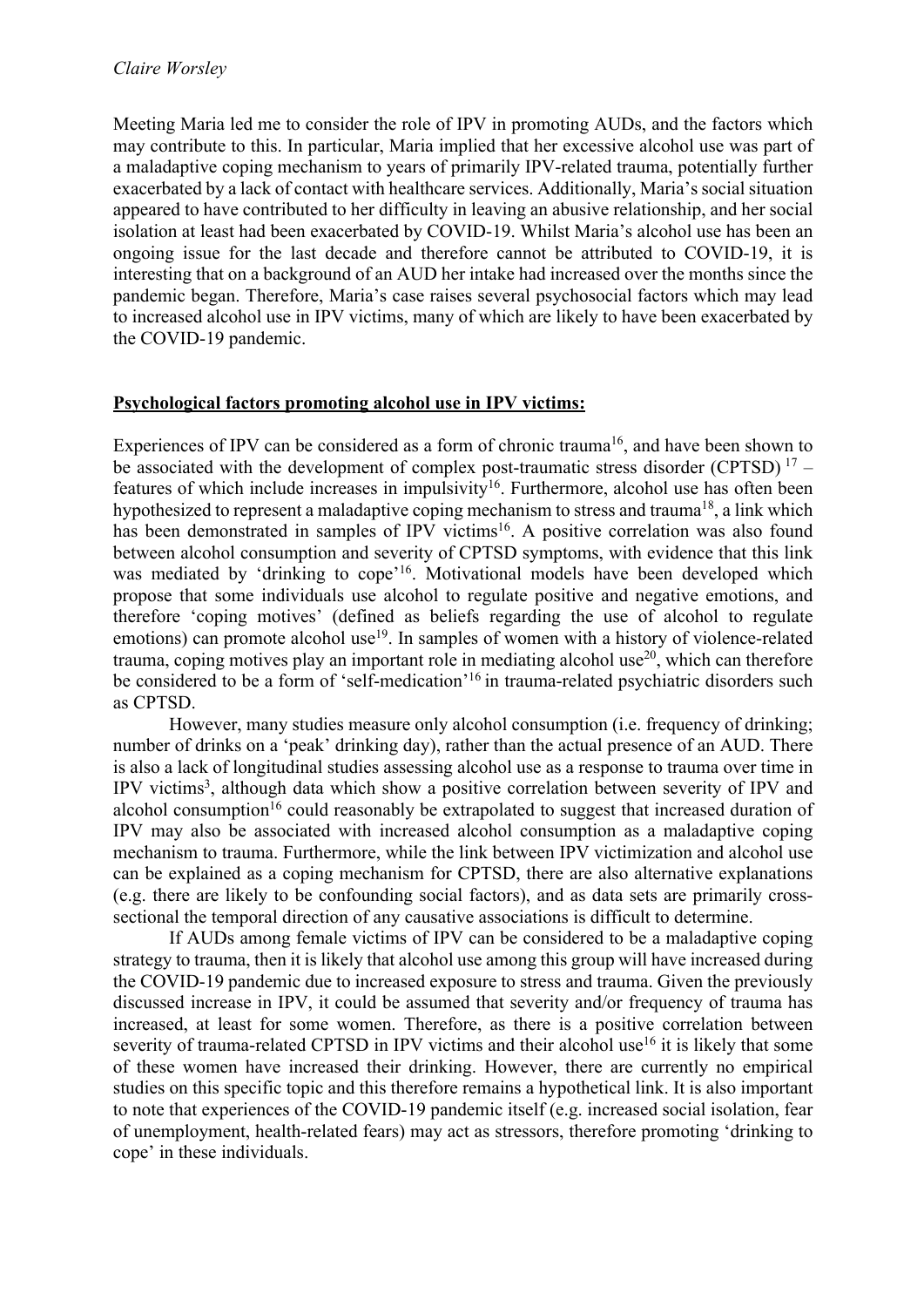Additionally, the noted increases in alcohol consumption in the general UK population during pandemic restrictions (see previous) have been found to be significantly associated with poor mental health<sup>4</sup>, and studies of samples of female IPV victims have found that the majority of these women meet diagnostic criteria for mental health disorders (most commonly PTSD)<sup>21</sup>. Therefore, this evidence suggests that IPV victims may be more susceptible than the average UK adult to increasing their alcohol use during COVID-19, not only due to the increased trauma they may be exposed to but also their predisposing mental health conditions.

In summary, while the development of AUDs is a complex process which is unlikely to be attributable to a single factor, it can certainly be expected that AUDs in many female victims of IPV have at least partly developed as a coping mechanism in response to chronic trauma and stress. This is aptly highlighted by Maria's statement that she utilized alcohol as a "way of coping with life", implying that for her, drinking represented a maladaptive coping strategy for years of abuse.

#### **Social factors promoting alcohol use in IPV victims:**

There are numerous socioeconomic factors which have been shown to be associated with IPV and/or the development of AUDs, such as ethnicity<sup>24</sup>, however many of these will not be directly impacted by the COVID-19 pandemic. Therefore, I have chosen to focus upon issues of financial stability (e.g. unemployment and household income), and social isolation, as these are particularly pertinent examples, and are highlighted by Maria's case.

Whilst alcohol consumption is generally higher amongst individuals with greater household incomes<sup>10</sup>, it has been demonstrated that alcohol-related morbidity and mortality are disproportionately high in individuals with lower socioeconomic status<sup>22</sup>. This trend, often referred to as the 'alcohol harm paradox', has been partly attributed to increased incidence of other health risk behaviors (e.g. smoking, poor diet, lack of exercise) 23. However, even after accounting for these alternative risk factors there remains a negative correlation between socioeconomic status and alcohol-related harm<sup>22</sup>, and in US samples, annual household income has been found to be the socioeconomic factor which is most strongly associated with IPV<sup>25</sup>.

Similarly, unemployment has been clearly identified as a risk factor for  $IPV<sup>24</sup>$ . In particular, in the UK 8.6% of unemployed adults had experienced domestic violence (although again this does not only include IPV) in comparison with 5.4% of employed adults<sup>6</sup>. It could also be suggested that these unemployed adults are also likely to be more socially isolated due to the lack of a social interactions in a work environment, and therefore potentially more at risk of IPV and AUDs (see later). In summary, socioeconomic factors such as financial instability and lack of employment are independently associated both with harmful alcohol use and IPV, and can therefore be assumed to be associated with alcohol use in victims of IPV.

It is likely that the COVID-19 has a had a significant negative effect on many of these socioeconomic factors which may promote alcohol use in IPV victims. For example, unemployment rose from  $3.7\%$  to  $4.9\%$  between August 2019 and August 2020<sup>31</sup>. As unemployment is independently linked to both risk of  $IPV^6$  and prevalence of  $AUDs^{32}$ , this can be assumed to have increased risk of AUDs in IPV victims both directly and via increased frequency and/or severity of IPV, which could then promote increased 'drinking to cope'. Similarly, other previously mentioned socioeconomic factors (e.g. annual household income) are likely to have been negatively impacted by the COVID-19 economic recession, with similar effects on alcohol use in these women.

Finally, another important social factor in IPV is lack of access to social support (i.e. social isolation). It has been found in multiple samples that increased social support (e.g. increased size of network of friends) mitigates the negative impacts of IPV on victims' mental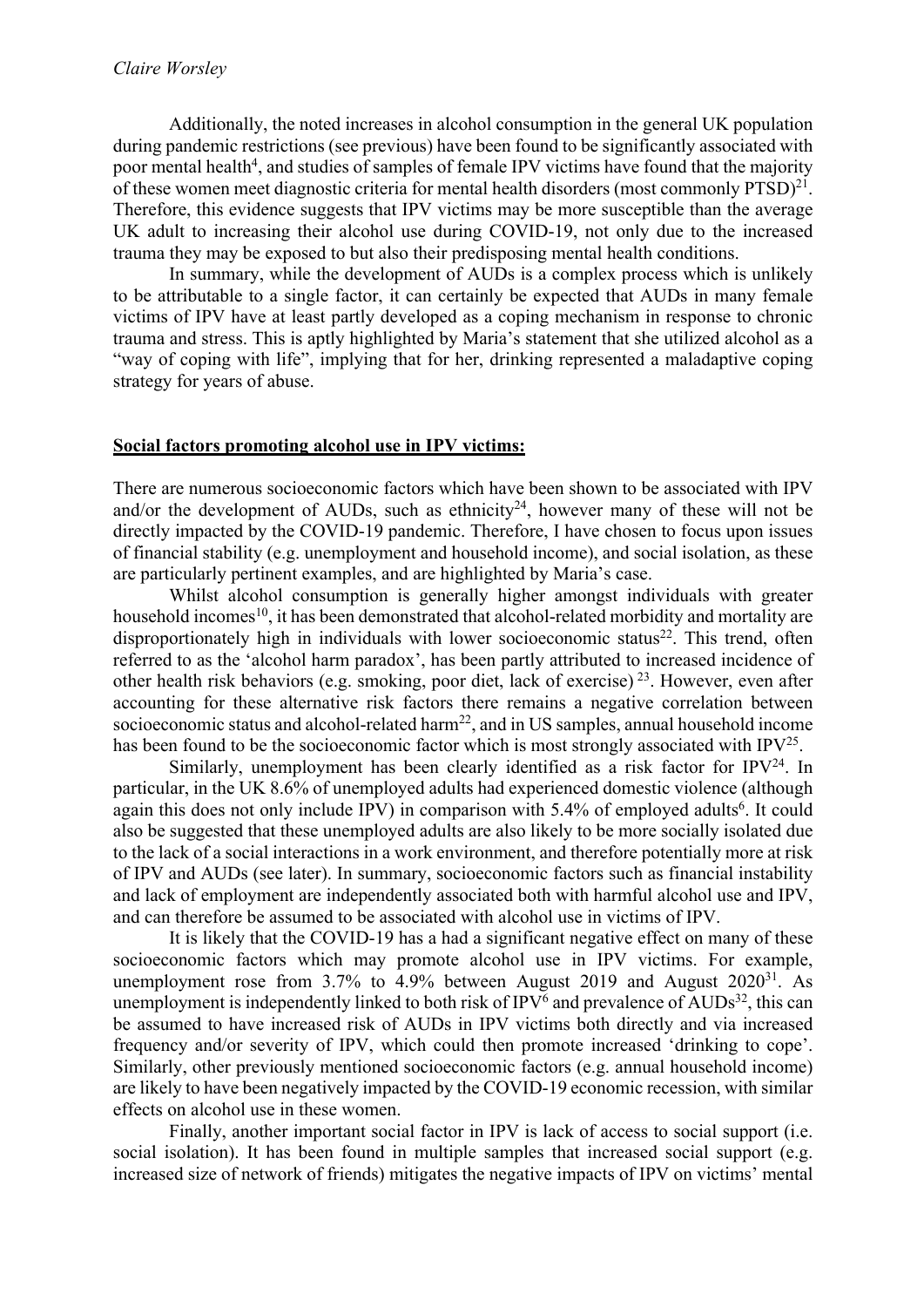health<sup>26,27,28</sup>. In particular, increased social support is associated with decreased symptoms of PTSD among these women<sup>27</sup>. However, some studies have found that only social support from family sources is significantly protective in reducing the prevalence of IPV itself<sup>28</sup>. Nevertheless, social support is strongly indicated to reduce the negative impacts of IPV on victims' mental health, particularly PTSD symptoms. Additionally, in the general population poor access to social support is associated with increased alcohol use<sup>29,30</sup>. Therefore, as poor mental health (particularly PTSD) among these women is believed to be a factor which promotes alcohol use (see previous), it can be suggested that lack of access to social support will promote alcohol use, both directly and via negative effects on mental health.

One of the most obvious socioeconomic changes which has occurred as a result of the COVID-19 pandemic is the increase in social isolation – primarily due to the many months of restrictions placed on socialising outside households or travelling to workplaces, but also likely due to a fear of infection. The previously described increases in reports of IPV-related crimes since March 2020 have been extensively linked to the introduction of lockdown restrictions and social distancing measures<sup>33,34</sup>. Therefore, social isolation represents another socioeconomic factor which already contributed to the prevalence of AUDs among female victims of IPV, and since the pandemic began is likely to have made an even more significant contribution.

In summary, COVID-19 has exacerbated many of the socioeconomic factors which have for many years been strongly linked with IPV and AUDs, and therefore are expected to contribute to the development of AUDs in victims of IPV. In particular, many months of isolation have placed strain on these women, limiting their access to family and friends who may provide psychological support and potentially even assistance in escaping abusive relationships and reducing alcohol consumption. These women are now spending more time at home with their abusive partners, and are therefore probably suffering more frequent or severe violence. It is important to also note that as alcohol use has increased during COVID-19 in the general population, it can be expected to have also increased in perpetrators. While a detailed discussion of the role of AUDs in perpetrators is outside the scope of this essay, it is likely that their increased drinking has to an increase in their violent behaviour<sup>2</sup>, therefore increasing exposure to trauma for victims.

Generally, the socioeconomic factors discussed here are suggested to increase alcohol consumption in victims both directly and via increased exposure to abuse. Therefore, they are also compounded with psychological factors by promoting alcohol consumption by victims as a stress response. While Maria stated that drinking was her "way of coping with life", it is difficult to know which parts of her life she referred to, however it could be suggested that she referred not to a single issue, but to her complex background of unemployment, financial instability, social isolation and experiences of IPV, demonstrating that these factors rarely act in isolation.

## **Barriers to treatment for AUDs among IPV victims:**

Fewer than 25% of individuals with AUDs utilise healthcare or support services aimed at assisting their recovery<sup>33</sup>. Female victims of IPV face not only the barriers faced by the general population (such as stigma), but also barriers specific to their demographic. Factors such as stigma or ethnicity, while undoubtedly important in preventing access to AUD treatment, are unlikely to have been specifically impacted by COVID-19, and will therefore not be discussed here. Similarly, a wide range of socioeconomic factors are widely accepted to have a significant impact on healthcare access in general, including the scarcity of available services and funding,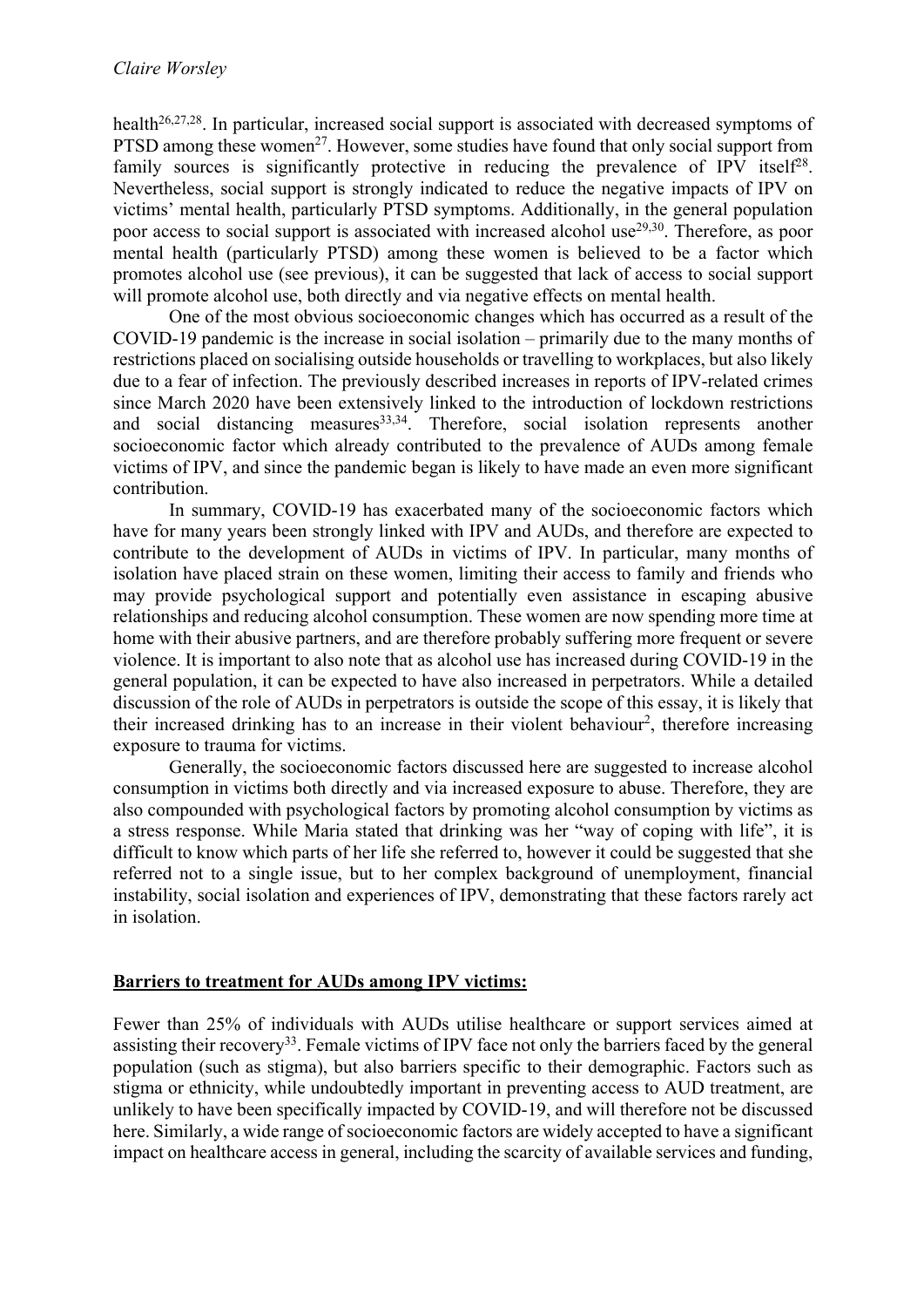but these are too extensive to explore here. Instead, this section will focus specifically on barriers which are relatively unique to IPV victims.

Firstly, a lack of understanding or awareness of IPV can be prevent disclosure of abuse in healthcare settings, which is in turn likely to also impact full disclosure of issues relating to AUDs, and adequate access to healthcare. For example, in a qualitative study of female IPV victims, women emphasised that safe and private surroundings were important; citing examples where their partners had been kept in the room or even used as interpreters during historytaking36. Therefore, increased awareness among healthcare professionals may encourage them to ensure they conduct interviews in private, and perhaps utilise screening questions for IPV in every consultation. Simple measures such as these are likely to increase the chances of victims disclosing abuse in healthcare settings.

However, this solution may be more difficult to achieve during the COVID-19 pandemic. Primary care consultations are now routinely conducted by telephone, therefore providing little opportunity for privacy from other members of the patient's household. In telephone consultations, healthcare professionals are also not able to visualise their patient, preventing them observing significant signs such as unusual bruising which could prompt questioning relating to IPV. Additionally, as discussed previously, due to lockdown restrictions victims are likely to be spending significantly more time with their violent partners. Therefore, the likelihood of victims feeling safe enough to disclose violence with a perpetrator likely in the home is very low, as demonstrated by significantly decreased rates of police reports of IPV during lockdowns, which then increase as restrictions are lifted<sup>37</sup>. While lack of disclosure of IPV to emergency services does not itself prevent victims from seeking support for AUDs, it can be expected that women who are unable to disclose abuse to healthcare professionals for fear of their partners are also less likely to present to primary or secondary care due to the same fear, even if their presentation is related to alcohol use rather than IPV. Furthermore, as many women (such as Maria) may feel that their drinking is a coping mechanism for the abuse they suffer, they can be presumed to be less likely to disclose the full extent of an AUD to healthcare professionals if they are unable to disclose their experiences of IPV.

Finally, while not specific to IPV victims, it should be noted that access to face-to-face healthcare is itself reduced by fear of COVID-19. In one sample, almost 75% of individuals in the general population stated that they had reduced their visits to healthcare facilities since the beginning of the pandemic due to fear of infection<sup>38</sup>, with some hospital emergency departments reporting decreases in visits of 73-88% over March 202039. Therefore, fear of contracting COVID-19 is likely to have prevented access to treatment for alcohol-related health issues (including AUDs) alongside other health issues in victims of IPV as well as in the general population.

While Maria had disclosed her experiences of IPV to healthcare professionals, this could potentially be attributed to the ban on hospital visiting during pandemic restrictions, meaning her partner would not come into contact with healthcare staff, and does not necessarily demonstrate that she would feel safe enough to make a similar disclosure under 'normal' circumstances. She admitted to a prolonged lack of contact with primary care, and while she did not explain this it is possible it was the result of isolation imposed by her partner. Furthermore, she intended to return to her partner and expressed little intention of accessing alcohol support services, indicating that she potentially did not feel that the healthcare system could provide the support she needed, or that she had not been given sufficient support in accessing appropriate care. In summary, while Maria's case does not necessarily demonstrate all the barriers to AUD treatment faced by victims of IPV, it is important to note that the late stage of disease in which she presented indicated that her engagement with healthcare services had likely not been successful or significant in the past.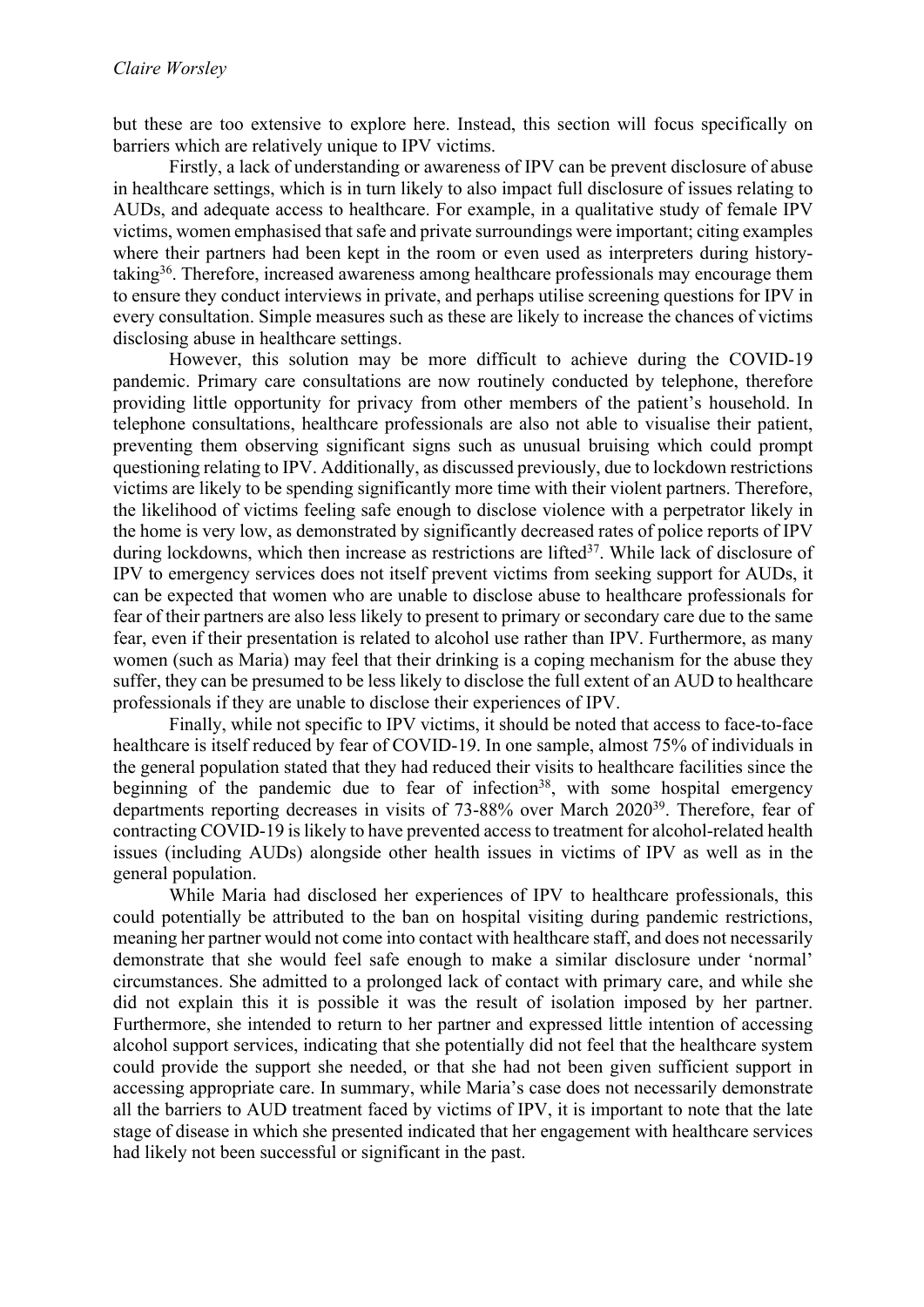# **Conclusions:**

In conclusion, female victims of intimate partner violence are at significantly increased risk of AUDs and alcohol-related morbidity and mortality. This association can be at least partly explained by understanding alcohol use as a coping mechanism for the chronic psychological trauma they experience. However, a number of socioeconomic factors also have complex roles in promoting alcohol use, both directly and via increased exposure to violence. Women have long faced violent behaviour from their partners, and have developed AUDs possibly as a direct result, however, COVID-19 has led to unprecedented increases in the stresses this group face in their daily lives, with numerous impacts on their psychological and physical health. In particular, barriers to healthcare have been exacerbated or created by the pandemic, which have resulted in this already isolated group being even less likely to seek help for alcohol addiction. Both during and after the COVID-19 pandemic, I believe that some of the most meaningful impacts that we as healthcare professionals can have is to ensure screening for IPV is a regular feature of conversations with patients, that they are provided with a safe space to talk, and to increase awareness of the complicated factors which promote alcohol use in these women.

*(3,483 words)*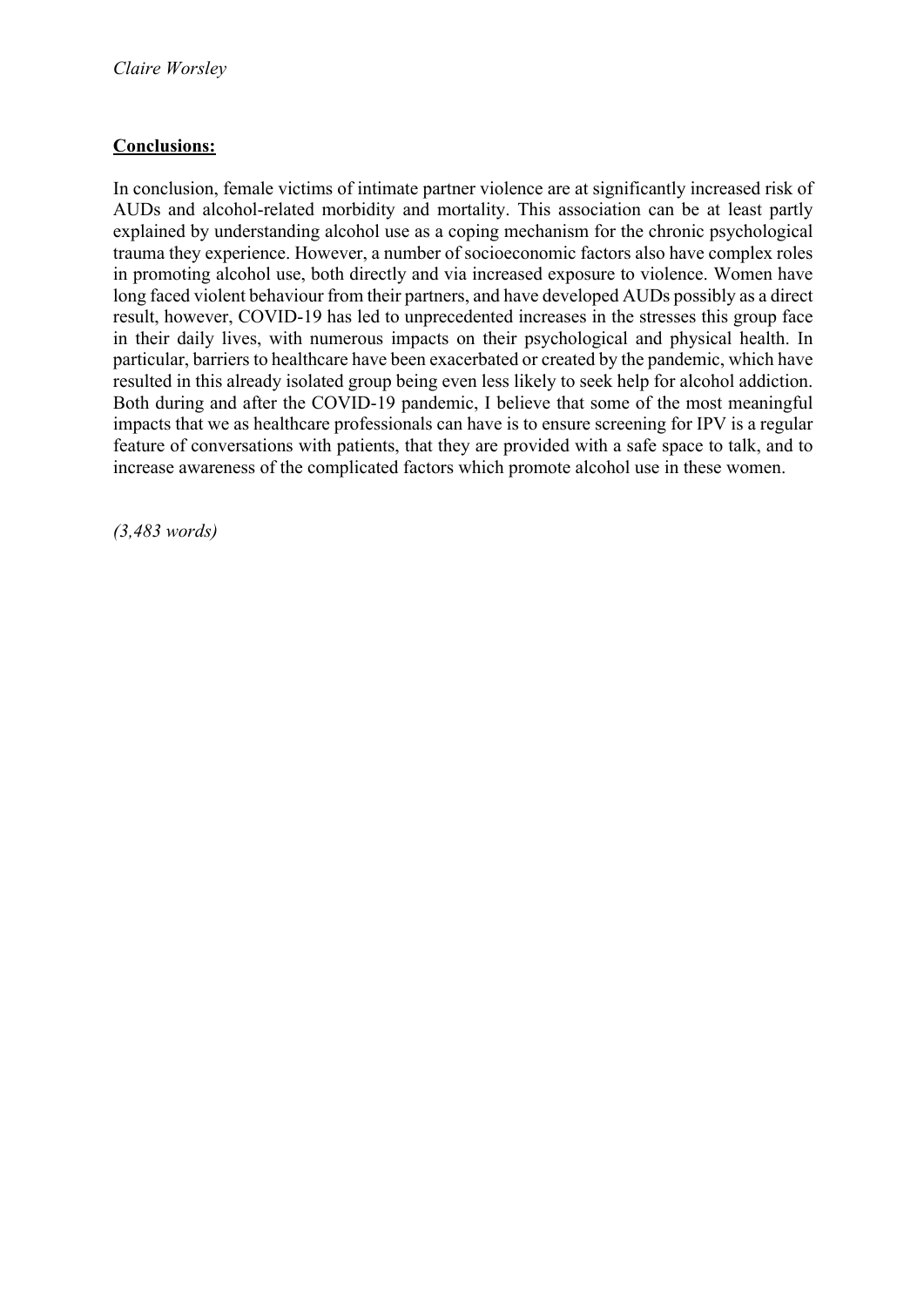# **References:**

- 1. Leonard K. (2001) Domestic violence and alcohol: what is known and what do we need to know to encourage environmental interventions? *Journal of Substance Use.* 6(4):235-247
- 2. Foran HM, O'Leary KD. (2008). Alcohol and intimate partner violence: a metaanalytic review. *Clinical Psychology Review.* 28(7):1222-1234
- 3. Devries KM, Child JC, Bacchus LJ, Mak J, Falder G, Graham K, Watts C, Heise L. (2014). Intimate partner violence victimisation and alcohol consumption in women: a systematic review and meta-analysis. *Addiction.* 109(3):379-391
- 4. Jacob L, Smith L, Armstrong NC, Yakkundi A, Barnett Y, Butler L, McDermott DT, Koyanagi A, Shin JI, Meyer J, Firth J, Remes O, Lopez-Sanchez GF, Tully M. (2021). Alcohol use and mental health during COVID-19 lockdown: a cross-sectional study in a sample of UK adults. *Drug and Alcohol Dependence.* 219:108488
- 5. Bradbury-Jones C, Isham L. (2020). The pandemic paradox: The consequences of COVID-19 on domestic violence. *Journal of Clinical Nursing.* 29(13-14):2047-2049
- 6. Office for National Statistics: Domestic abuse victim characteristics, England and Wales: year ending March 2020. Available online at https://www.ons.gov.uk/peoplepopulationandcommunity/crimeandjustice/articles/do mesticabusevictimcharacteristicsenglandandwales/yearendingmarch2020 (Accessed 21/01/2021)
- 7. Office for National Statistics: Domestic abuse during the coronavirus (COVID-19) pandemic, England and Wales: November 2020. Available online at https://www.ons.gov.uk/peoplepopulationandcommunity/crimeandjustice/articles/do mesticabuseduringthecoronaviruscovid19pandemicenglandandwales/november2020# coronavirus-and-measuring-domestic-abuse (accessed 25/01/2021)
- 8. Roesch E, Amin A, Gupta J, García-Moreno C. (2020). Violence against women during covid-19 pandemic restrictions. *BMJ*. 369:m1712
- 9. Onyango MA, Resnick K, Davis A, Shah RR. (2019). Gender-based violence among adolescent girls and young women: A neglected consequence of the West African Ebola outbreak. *Pregnant in the time of Ebola: Global Maternal and Child Health.* Published by Springer.
- 10.NHS: Statistics on Alcohol, England 2019 [PAS]. Available online at https://digital.nhs.uk/data-and-information/publications/statistical/statistics-onalcohol/2019/part-4 (Accessed 25/01/2021)
- 11.National Institute on Drug Abuse: Substance Use in Women Research Report: Sex and Gender Differences in Substance Use. 2020. Available online at https://www.drugabuse.gov/publications/research-reports/substance-use-inwomen/sex-gender-differences-in-substance-use (Accessed 25/01/2021)
- 12.Ullman S, Sigurvinsdottir R. (2015). Intimate partner violence and drinking among victims of adult sexual assault. *J Aggress Maltreat Trauma.* 24(2):117-130
- 13. Clark AH, Foy DW. (2000). Trauma exposure & alcohol use in battered women. Violence against women. 6(1):37-48
- 14.Lawrence R. 'If lockdown has tipped you into problem drinking, you're probably not alone'. The Guardian. 18 Nov 2020. Available online at https://www.theguardian.com/commentisfree/2020/nov/18/lockdown-problemdrinking-not-alone-alcohol-dependence-challenging (Accessed 25/01/2021)
- 15.Alcohol Change UK. Research: drinking in the UK during lockdown and beyond. 2020. Available online at https://alcoholchange.org.uk/blog/2020/drinking-in-the-ukduring-lockdown-and-beyond (Accessed 25/01/2021)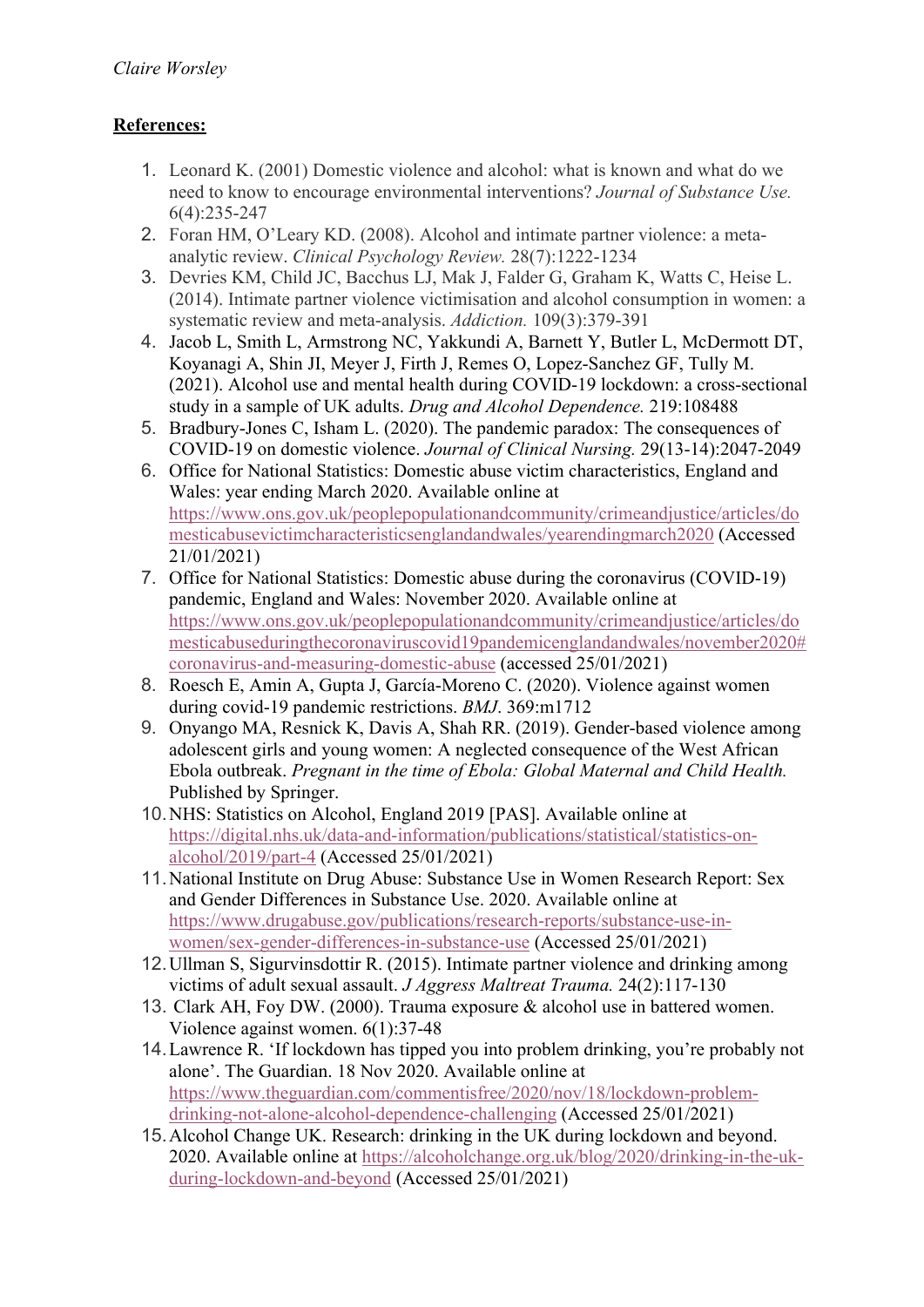- 16.Kaysen D, Resick PA. (2007). Domestic violence and alcohol use: trauma-related symptoms and motives for drinking. *Addictive Behaviours*. 32(6):1272-1283
- 17.Roth S, Newman E, Pelcovitz D, van der Kolk B, Mandel F. (1997). Complex PTSD in victims exposed to sexual and physical abuse: results from the DSM-IV field trial for Posttraumatic Stress Disorder. *Journal of Traumatic Stress.* 10:539-555
- 18.Marshall-Berenz EC, Vujanovic AA, MacPherson L. (2011). Impulsivity and alcohol use coping motives in a trauma-exposed sample: the mediating role of distress tolerance. *Personality and Individual Differences*. 50(5):588-592
- 19.Cooper ML, Frone MR, Russell M, Mudar P. (1995). Drinking to regulate positive and negative emotions: a motivational model of alcohol use. Journal of Personality and Social Psychology. 69(5):990-1005
- 20.Ullman SE, Filipas HH, Townsend SM, Starzynski LL. (2005). Trauma exposure, posttraumatic stress disorder and problem drinking in sexual assault survivors. *Journal of Studies on Alcohol.* 66(5):610-619
- 21.Nathanson AM, Shorey RC, Tirone V, Rhatigan DL. (2012). The prevalence of mental health disorders in a community sample of female victims of intimate partner violence. *Partner Abuse*. 3(1):59-75
- 22.Katikireddi SV, Whitley E, Lewsey J, Gray L, Leyland AH. (2017). Socioeconomic status as an effect modifier of alcohol consumption and harm: analysis of linked cohort data. *The Lancet Public Health.* 2(6):267-276
- 23.Bellis MA, Hughes K, Nicholls J, Sheron N, Gilmore I, Jones L. (2016). The alcohol harm paradox: using a national survey to explore how alcohol may disproportionately impact health in deprived individuals. *BMC Public Health*. 16, 111
- 24.Field CA, Caetano R. (2004). Ethnic differences in intimate partner violence in the US general population: the role of alcohol use and socioeconomic status. *Trauma, Violence and Abuse.* 5(4):303-317
- 25.Cunradi CB, Caetano R, Schafer J. (2002). Socioeconomic predictors of intimate partner violence among white, black, and Hispanic couples in the United States. *Journal of Family Violence*. 17:377-389
- 26.Escriba-Aguir V, Ruiz-Perez I, Montero-Pinar MI, Vives-Cases C, Plazaola-Castano J, Martin-Baena D. (2010). Partner violence and psychological well-being: buffer or indirect effect of social support. *Psychosomatic Medicine*. 72(4):383-389
- 27.Coker AL, Smith PH, Thompson MP, McKeown RE, Bethea L, Davis KE. (2004). Social support protects against the negative effects of partner violence on mental health. *Journal of Women's Health and Gender-Based Medicine*. 11(5):465-476
- 28.Wright EM. (2012). The relationship between social support and intimate partner violence in neighbourhood context. Crime & Delinquency.
- 29.Groh DR, Jason LA, Davis MI, Olson BD, Ferrari JR. (2006). Friends, family, and alcohol abuse: an examination of general and alcohol-specific social support*. American Journal on Addictions.* 16(1):49-55
- 30.Peirce RS, Frone MR, Russell M, Cooper ML, Mudar P. (2000). A longitudinal model of social conact, social support, depression, and alcohol use. *Health Psychology.* 19(1):28-38
- 31.Office for National Statistics. Labour market overview, UK: December 2020. Available online at https://www.ons.gov.uk/employmentandlabourmarket/peopleinwork/employmentande mployeetypes/bulletins/uklabourmarket/december2020#employment-unemploymentand-economic-inactivity (Accessed 31/01/2021)
- 32.Popovici I, French MT. (2013). Does unemployment lead to greater alcohol consumption? *Ind Relat.* 52(2):444-466